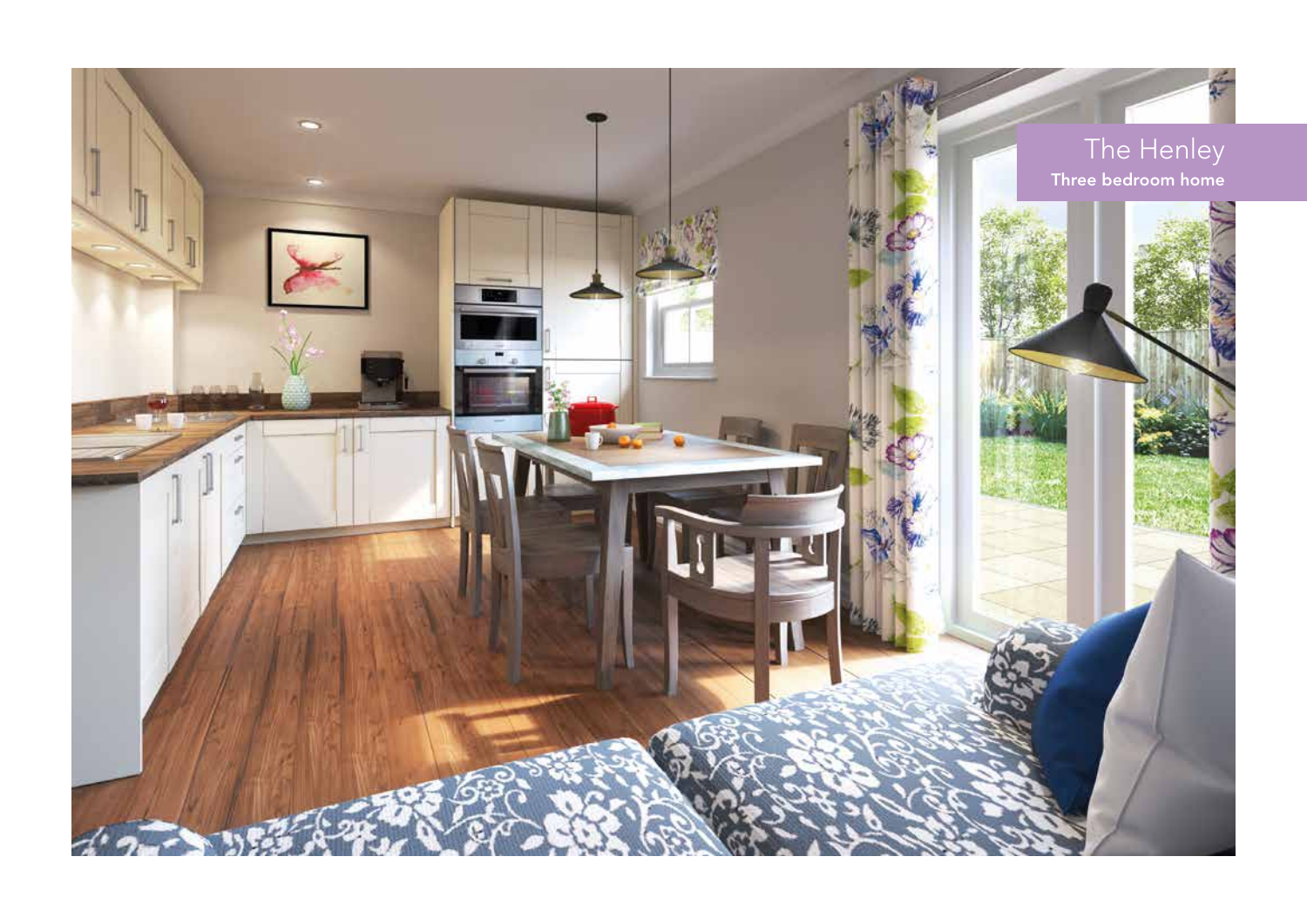

Is the heart of your home in the kitchen or the lounge? With Henley it could be both!

> **CONSUMER** CODE

If you like the action to be around the kitchen but still like to be sociable then the spacious kitchen/diner in the Henley is for you. There's a great space to cook, with a beautiful fitted kitchen, plus room to chat and even spill out into the garden through the double doors.

If you prefer to create a quieter, cosy atmosphere, then the lounge will be your perfect space for relaxing.

Upstairs, there are three well proportioned bedrooms, the master bedroom has a generous, modern en-suite shower room.

Two further bedrooms provide ample space for a family and there's a useful storage cupboard to keep things neat and tidy.

The house bathroom includes your choice of modern, stylish wall tiles.

This is a CGI illustration of the Henley house type. Please note that homes may differ from this illustration. For example, they may be handed (a reversed layout) and may be detached, semi-detached or terraced. Construction materials may also differ, including the roof tile colour, render or paved areas. Detailed plans and specifications are available for each plot and customers are asked to discuss this with the Sales Team when reserving their home.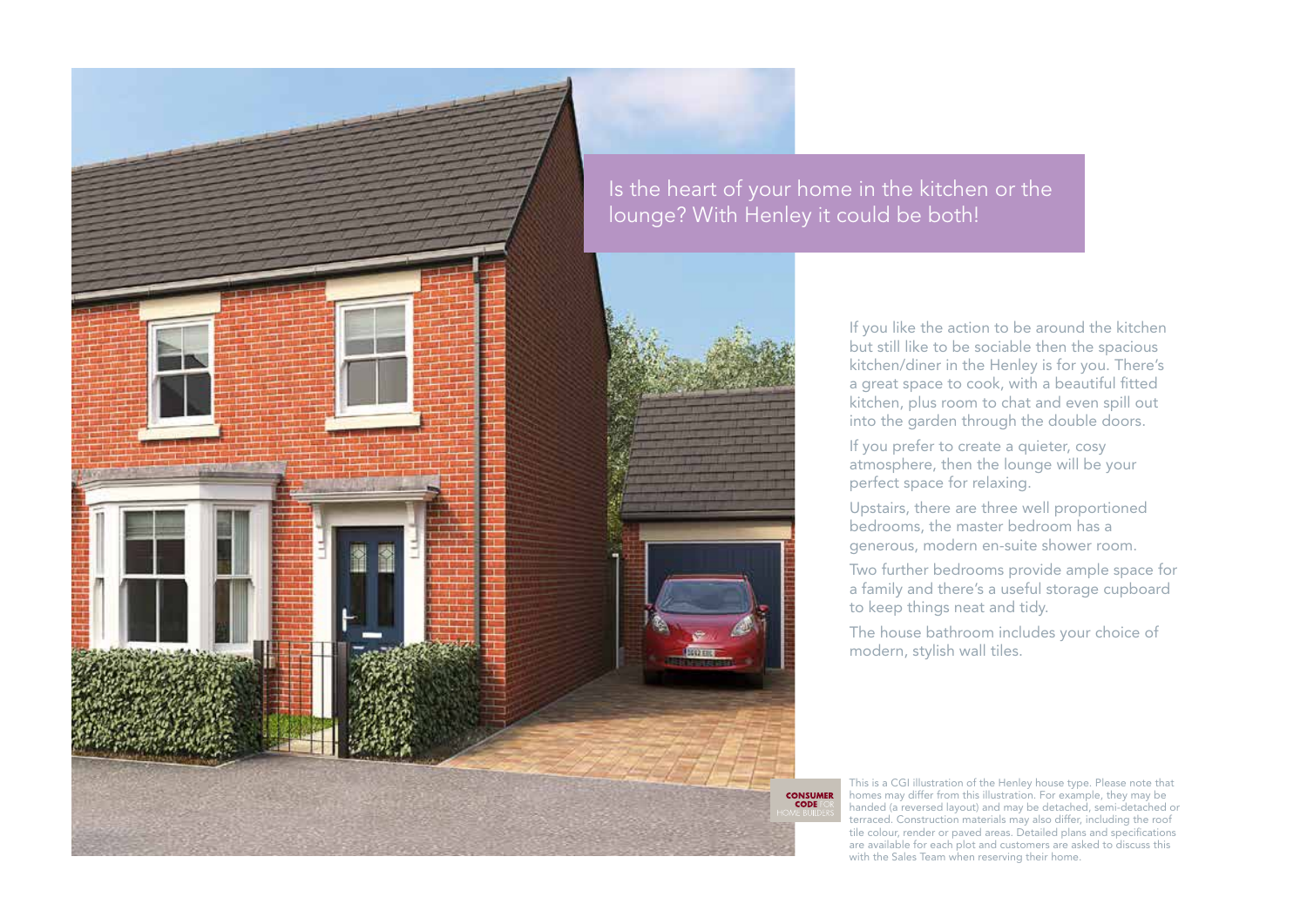

The Henley is one of our most popular homes and for good reason. It's perfectly proportioned rooms offer you the space you need in every single room.





High spec fitted kitchen With all the gadgets and features you'd expect.





Room to relax A wide bay window fills the lounge with light.



Welcome home Step through your front door and into the Henley - you may never want to leave.



Clean and contemporary Personalise your bathroom and en-suite with a choice of tiles.